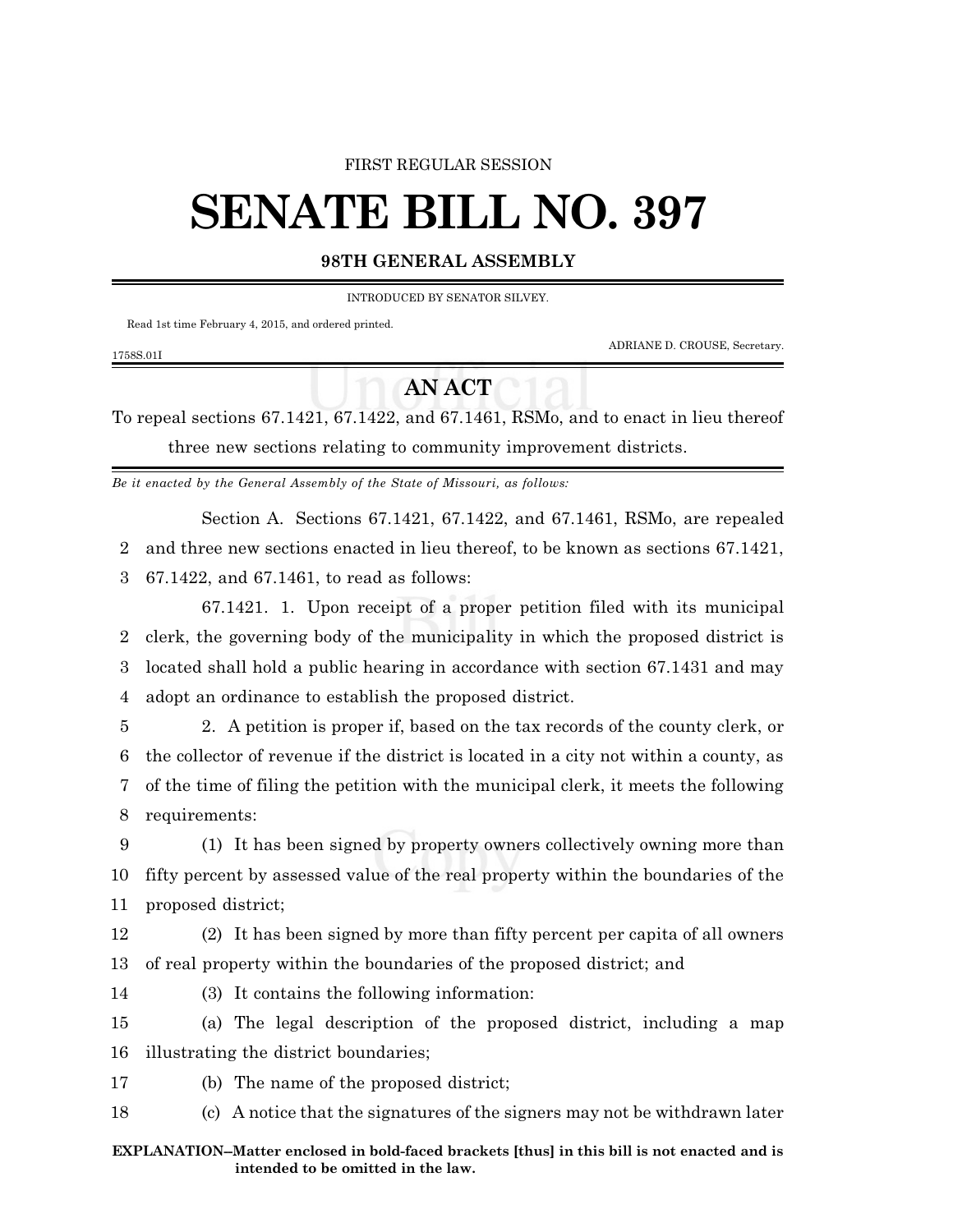than seven days after the petition is filed with the municipal clerk;

 (d) A five-year plan stating a description of the purposes of the proposed district, the services it will provide, the improvements it will make and an estimate of costs of these services and improvements to be incurred;

 (e) A statement as to whether the district will be a political subdivision or a not-for-profit corporation and if it is to be a not-for-profit corporation, the name of the not-for-profit corporation;

 (f) If the district is to be a political subdivision, a statement as to whether the district will be governed by a board elected by the district or whether the board will be appointed by the municipality, and, if the board is to be elected by the district, the names and terms of the initial board may be stated;

 (g) If the district is to be a political subdivision, the number of directors to serve on the board;

 (h) The total assessed value of all real property within the proposed district;

 (i) A statement as to whether the petitioners are seeking a determination that the proposed district, or any legally described portion thereof, is a blighted area;

(j) The proposed length of time for the existence of the district;

 (k) The maximum rates of real property taxes, and, business license taxes in the county seat of a county of the first classification without a charter form of government containing a population of at least two hundred thousand, that may be submitted to the qualified voters for approval;

 (l) The maximum rates of special assessments and respective methods of assessment that may be proposed by petition;

(m) The limitations, if any, on the borrowing capacity of the district;

(n) The limitations, if any, on the revenue generation of the district;

(o) Other limitations, if any, on the powers of the district;

(p) A request that the district be established; and

(q) Any other items the petitioners deem appropriate;

(4) The signature block for each real property owner signing the petition

shall be in substantially the following form and contain the following information:

51 Name of owner: . . . . . . . . . . . . .

Owner's telephone number and mailing address: . . . . . . . . .

If signer is different from owner:

Name of signer: . . . . . . . . . . . . .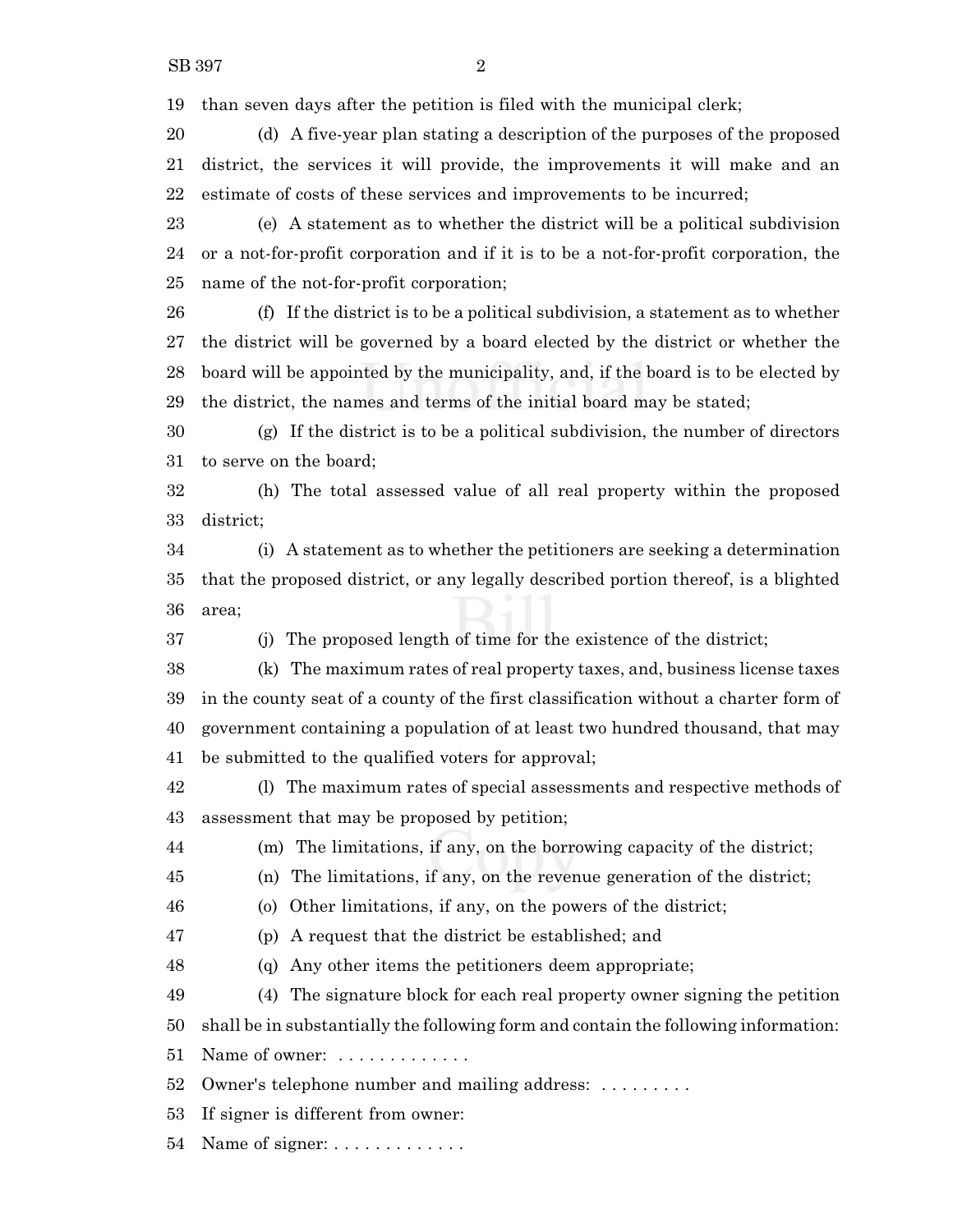| 55 | State basis of legal authority to sign: $\dots \dots \dots$                              |
|----|------------------------------------------------------------------------------------------|
| 56 | Signer's telephone number and mailing address: $\dots \dots$                             |
| 57 | If the owner is an individual, state if owner is single or married: $\dots \dots \dots$  |
| 58 | If owner is not an individual, state what type of entity: $\dots$                        |
| 59 | Map and parcel number and assessed value of each tract of real property within           |
| 60 | the proposed district owned: $\dots \dots$                                               |
| 61 | By executing this petition, the undersigned represents and warrants that he or           |
| 62 | she is authorized to execute this petition on behalf of the property owner named         |
| 63 | immediately above                                                                        |
| 64 |                                                                                          |
| 65 | Signature of person signing for owner Date                                               |
| 66 | STATE OF MISSOURI)                                                                       |
| 67 | $)$ ss.                                                                                  |
| 68 | COUNTY OF $\dots\dots$                                                                   |
| 69 | Before me personally appeared $\dots \dots$ , to me personally known to be               |
| 70 | the individual described in and who executed the foregoing instrument.                   |
| 71 | WITNESS my hand and official seal this day of                                            |
| 72 | $(month), \ldots$ . (year).                                                              |
| 73 |                                                                                          |
| 74 | Notary Public                                                                            |
| 75 | My Commission Expires: $\dots \dots \dots \dots$ ; and                                   |
| 76 | (5) Alternatively, the governing body of any home rule city with more than               |
| 77 | four hundred thousand inhabitants and located in more than one county may file           |
|    | 78 a petition to initiate the process to establish a district in the portion of the city |
| 79 | located in any county of the first classification with more than two hundred             |
| 80 | thousand but fewer than two hundred sixty thousand inhabitants containing the            |
| 81 | information required in subdivision (3) of this subsection; provided that the only       |
| 82 | funding methods for the services and improvements will be a sales and use tax            |
| 83 | or a real property tax.                                                                  |
| 84 | 3. Upon receipt of a petition the municipal clerk shall, within a reasonable             |
| 85 | time not to exceed ninety days after receipt of the petition, review and determine       |
| 86 | whether the petition substantially complies with the requirements of subsection          |
| 87 | 2 of this section. In the event the municipal clerk receives a petition which does       |

 not meet the requirements of subsection 2 of this section, the municipal clerk shall, within a reasonable time, return the petition to the submitting party by hand delivery, first class mail, postage prepaid or other efficient means of return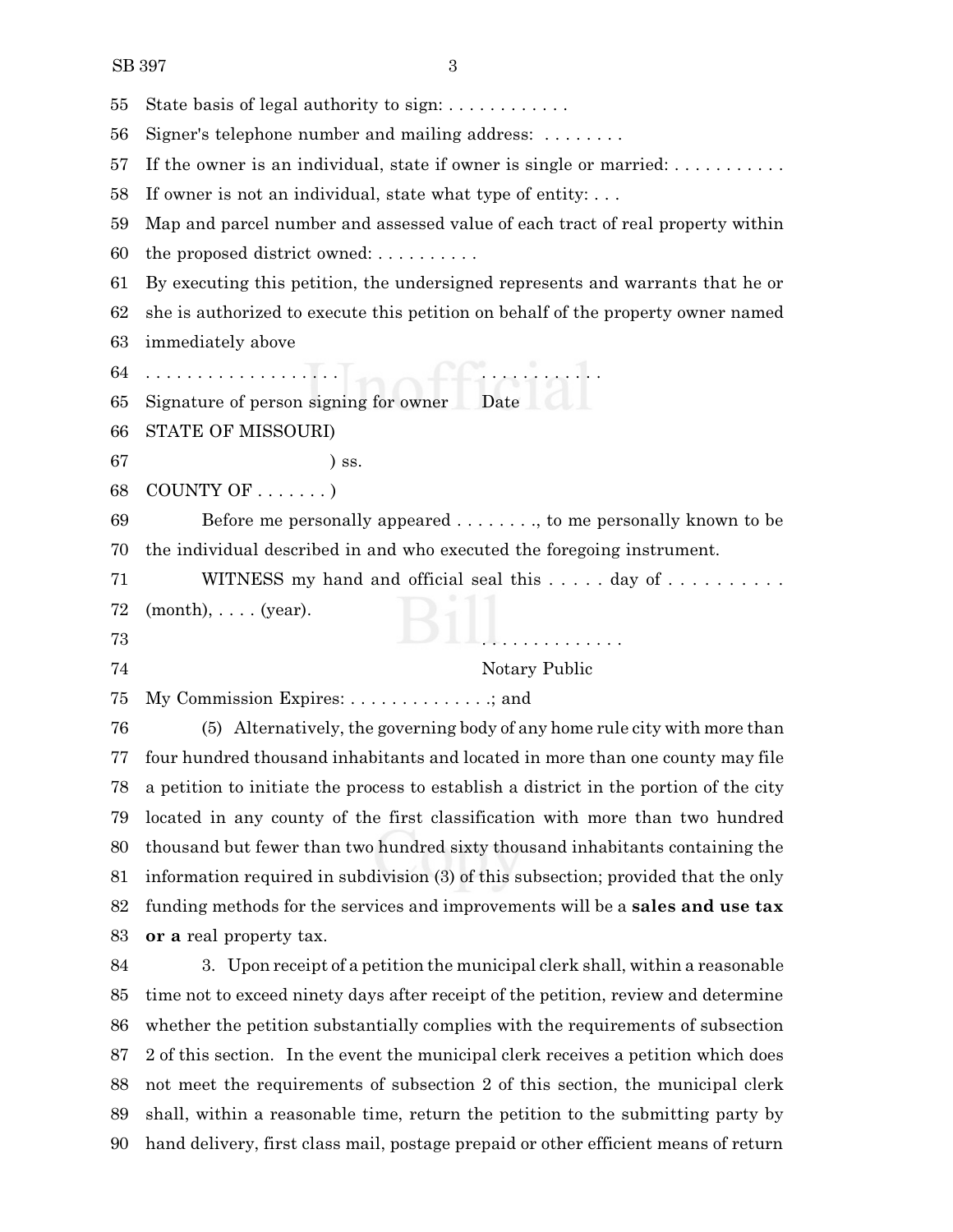and shall specify which requirements have not been met.

 4. After the close of the public hearing required pursuant to subsection 1 of this section, the governing body of the municipality may adopt an ordinance approving the petition and establishing a district as set forth in the petition and may determine, if requested in the petition, whether the district, or any legally described portion thereof, constitutes a blighted area. If the petition was filed by the governing body of a municipality pursuant to subdivision (5) of subsection 2 of this section, after the close of the public hearing required pursuant to subsection 1 of this section, the petition may be approved by the governing body and an election shall be called pursuant to section 67.1422.

 5. Amendments to a petition may be made which do not change the proposed boundaries of the proposed district if an amended petition meeting the requirements of subsection 2 of this section is filed with the municipal clerk at the following times and the following requirements have been met:

 (1) At any time prior to the close of the public hearing required pursuant to subsection 1 of this section; provided that, notice of the contents of the amended petition is given at the public hearing;

 (2) At any time after the public hearing and prior to the adoption of an ordinance establishing the proposed district; provided that, notice of the amendments to the petition is given by publishing the notice in a newspaper of general circulation within the municipality and by sending the notice via registered certified United States mail with a return receipt attached to the address of record of each owner of record of real property within the boundaries of the proposed district per the tax records of the county clerk, or the collector of revenue if the district is located in a city not within a county. Such notice shall be published and mailed not less than ten days prior to the adoption of the ordinance establishing the district;

 (3) At any time after the adoption of any ordinance establishing the district a public hearing on the amended petition is held and notice of the public hearing is given in the manner provided in section 67.1431 and the governing body of the municipality in which the district is located adopts an ordinance approving the amended petition after the public hearing is held.

 6. Upon the creation of a district, the municipal clerk shall report in writing the creation of such district to the Missouri department of economic development.

67.1422. 1. Notwithstanding sections 67.1531, 67.1545, and 67.1551, if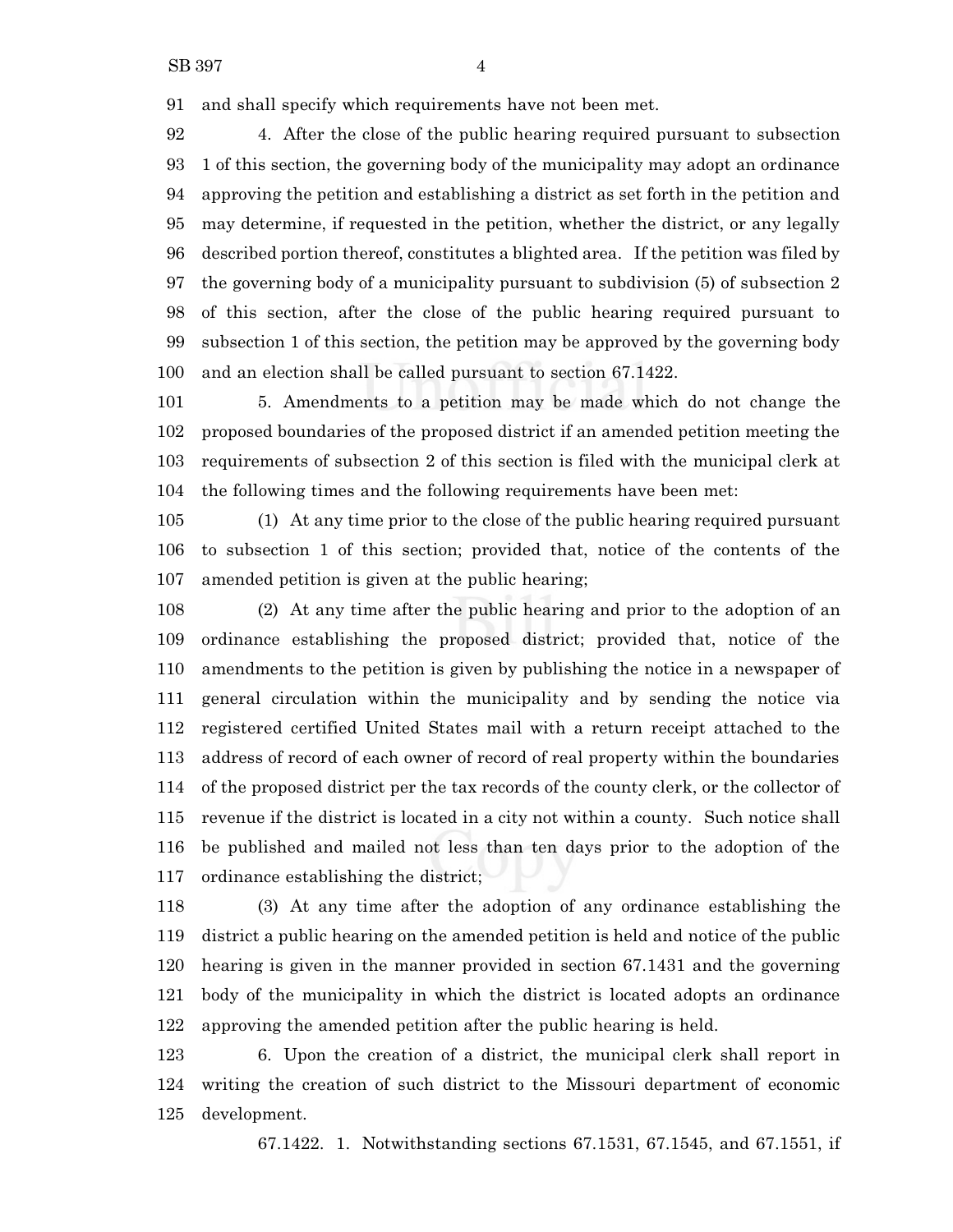the petition was filed pursuant to subdivision (5) of subsection 2 of section 67.1421 by a governing body of the city, the governing body may adopt an ordinance approving the petition and submit a ballot to the qualified voters of the district**[**;**].** The question shall be in substantially the following form:

 Shall the community improvement district to be known as the "......................... Community Improvement District" approved by the .............. (insert governing body) be established for the purpose of (here summarize the proposed improvements and services) and be authorized to impose a real property tax upon (all real property) within the district at a rate of not more than ten cents per hundred dollars assessed valuation for a period of ten years from the date on which such tax is first imposed for the purpose of providing revenue for ....................... (insert general description of purpose) in the district?

14  $\Box$  YES  $\Box$  NO

 If you are in favor of the question, place an "X" in the box opposite "YES". If you are opposed to the question, place an "X" in the box opposite "NO"**; or**

 **Shall the community improvement district to be known as the "............... Community Improvement District" approved by the ............... (insert governing body) be established for the purpose of .... (here summarize the proposed improvements and services) and be authorized to impose a sales and use tax within the district at a maximum rate of ....... (insert amount) for a period of ....... (insert number) years from the date on which such tax is first imposed for the purpose of providing revenue for ................... (insert general description of purpose) in the district?**

26  $\square$  **YES**  $\square$  **NO** 

 **If you are in favor of the question, place an "X" in the box opposite "YES". If you are opposed to the question, place an "X" in the box opposite "NO"**.

 The governing body of the city shall not submit the question to the qualified voters of the district on more than one occasion.

 2. **Within ten days after the qualified voters have approved the imposition of the sales and use tax, the district shall, in accordance with section 32.087, notify the director of the department of revenue. The sales and use tax authorized by this section shall become effective on the first day of the second calendar quarter after the director of the department of revenue receives notice of the adoption**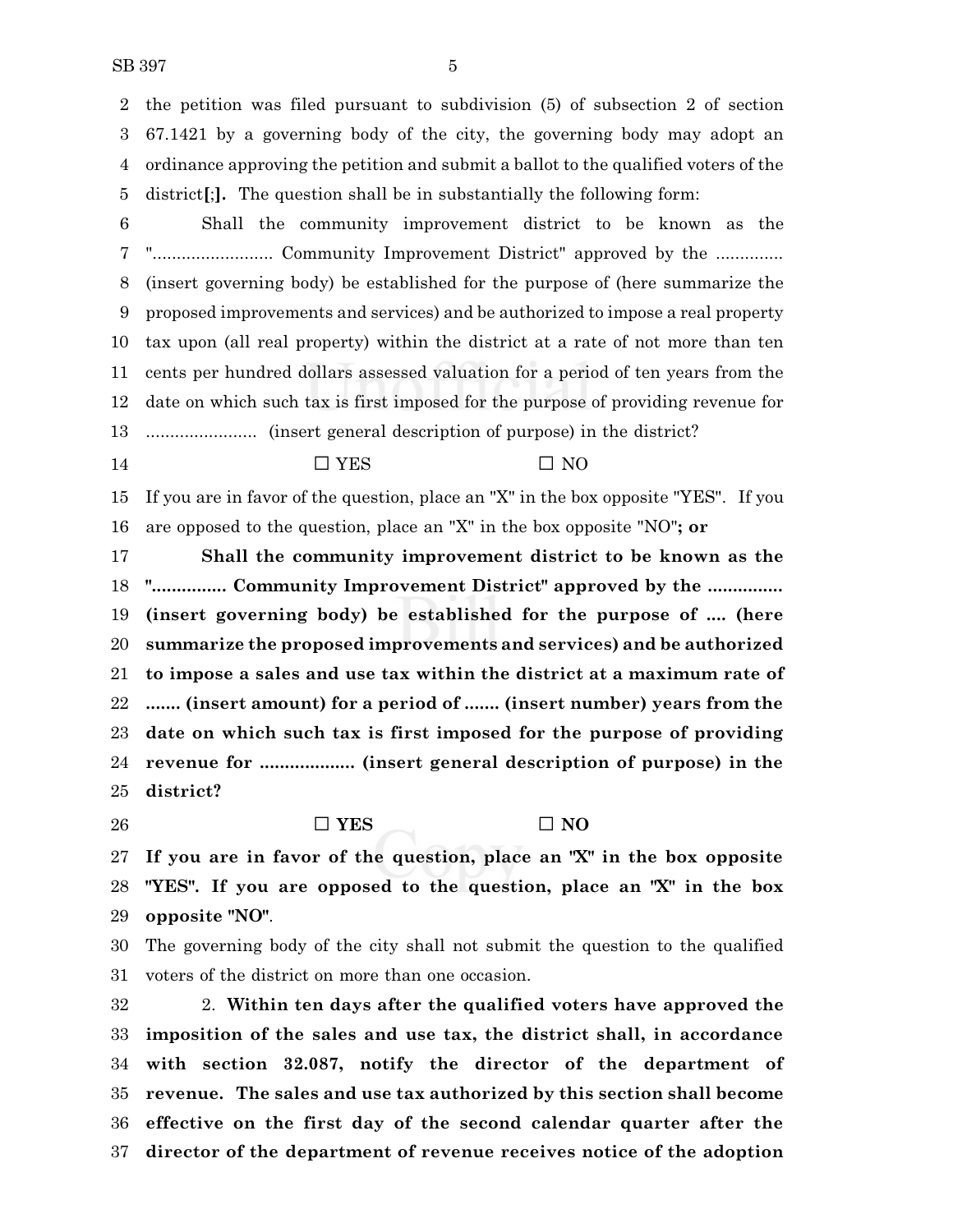**of such tax.**

 **3. The director of the department of revenue shall collect any tax adopted pursuant to this section pursuant to section 32.087.**

 **4. In each district in which a sales and use tax is imposed pursuant to this section, every retailer shall add such additional tax imposed by the district to such retailer's sale price, and when so added such tax shall constitute a part of the purchase price, shall be a debt of the purchaser to the retailer until paid and shall be recoverable at law in the same manner as the purchase price.**

 **5. In order to allow retailers to collect and report the sales and use tax authorized by this section as well as all other sales and use taxes required by law in the simplest and most efficient manner possible, a district may establish appropriate brackets to be used in the district imposing a tax pursuant to this section in lieu of the brackets provided in section 144.285.**

 **6. The penalties provided in sections 144.010 to 144.525 shall apply to violations of this section.**

 **7. All revenue received by the district from a sales and use tax imposed pursuant to this section which is designated for a specific purpose shall be deposited into a special trust fund and expended solely for such purpose. Upon the expiration of any sales and use tax adopted pursuant to this section, all funds remaining in the special trust fund shall continue to be used solely for the specific purpose designated in the resolution adopted by the qualified voters. Any funds in such special trust fund which are not needed for current expenditures may be invested by the board of directors pursuant to applicable laws relating to the investment of other district funds.**

 **8. A district may repeal by resolution any sales and use tax imposed pursuant to this section before the expiration date of such sales and use tax unless the repeal of such sales and use tax will impair the district's ability to repay any liabilities the district has incurred, moneys the district has borrowed or obligation the district has issued to finance any improvements or services rendered for the district.**

 **9. The maximum rate of the sales and use tax that may be imposed under this section shall be one percent.**

 **10.** A district levying a real property tax pursuant to this section may repeal or amend such real property tax or lower the tax rate of such tax if such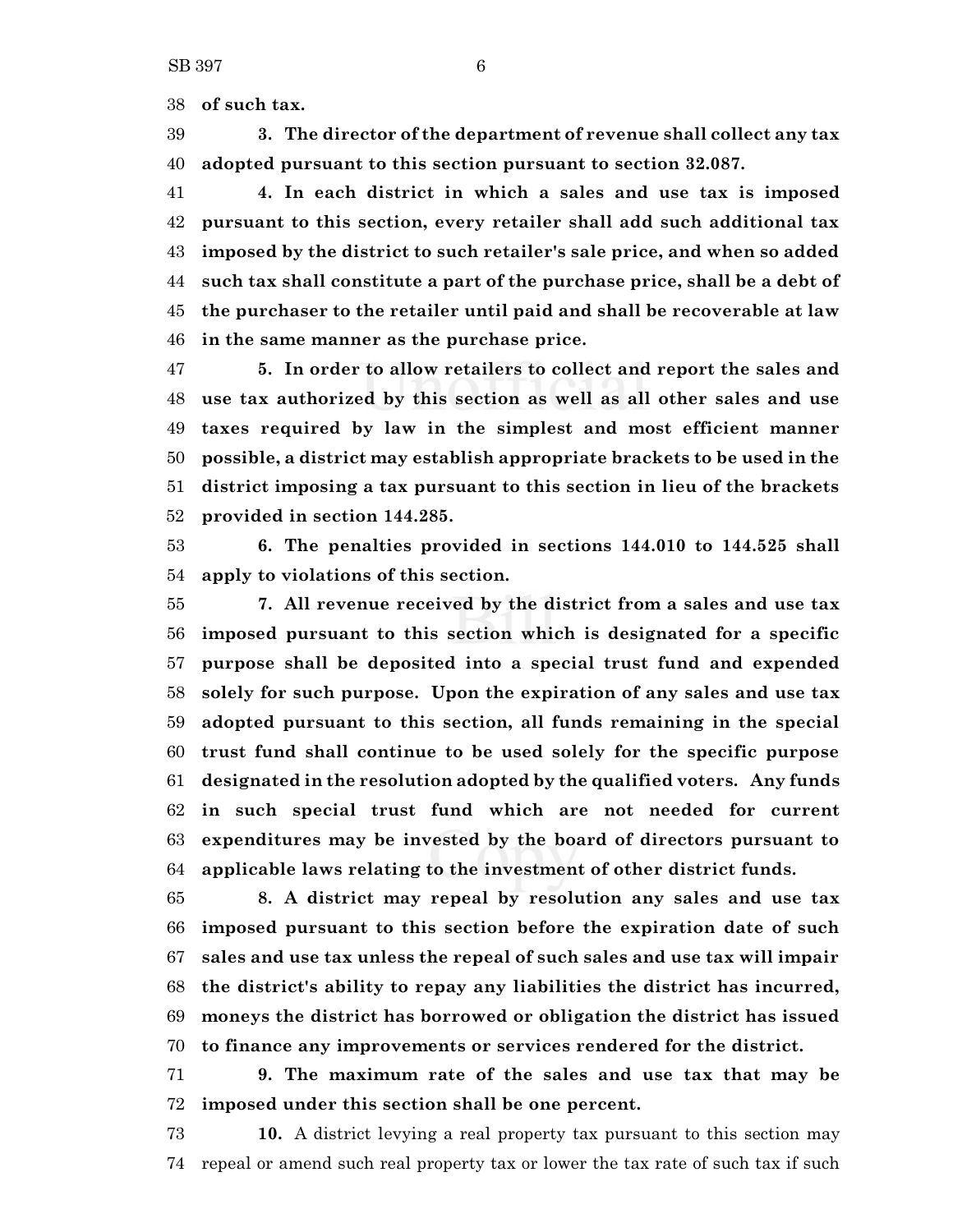repeal, amendment or lower rate will not impair the district's ability to repay any liabilities which it has incurred, money which it has borrowed or obligations that

 it has issued to finance any improvements or services rendered within the district.

 **[**3.**] 11.** An election conducted under this section may be conducted in accordance with the provisions of chapter 115 or by mail-in ballot.

67.1461. 1. Each district shall have all the powers, except to the extent any such power has been limited by the petition approved by the governing body of the municipality to establish the district, necessary to carry out and effectuate the purposes and provisions of sections 67.1401 to 67.1571 including, but not limited to, the following:

 (1) To adopt, amend, and repeal bylaws, not inconsistent with sections 67.1401 to 67.1571, necessary or convenient to carry out the provisions of sections 67.1401 to 67.1571;

(2) To sue and be sued;

 (3) To make and enter into contracts and other instruments, with public and private entities, necessary or convenient to exercise its powers and carry out its duties pursuant to sections 67.1401 to 67.1571;

 (4) To accept grants, guarantees and donations of property, labor, services, or other things of value from any public or private source;

 (5) To employ or contract for such managerial, engineering, legal, technical, clerical, accounting, or other assistance as it deems advisable;

 (6) To acquire by purchase, lease, gift, grant, bequest, devise, or otherwise, any real property within its boundaries, personal property, or any interest in such property;

 (7) To sell, lease, exchange, transfer, assign, mortgage, pledge, hypothecate, or otherwise encumber or dispose of any real or personal property or any interest in such property;

 (8) To levy and collect special assessments and taxes as provided in sections 67.1401 to 67.1571. However, no such assessments or taxes shall be levied on any property exempt from taxation pursuant to subdivision (5) of section 137.100. Those exempt pursuant to subdivision (5) of section 137.100 may voluntarily participate in the provisions of sections 67.1401 to 67.1571;

 (9) If the district is a political subdivision, to levy real property taxes and business license taxes in the county seat of a county of the first classification containing a population of at least two hundred thousand, as provided in sections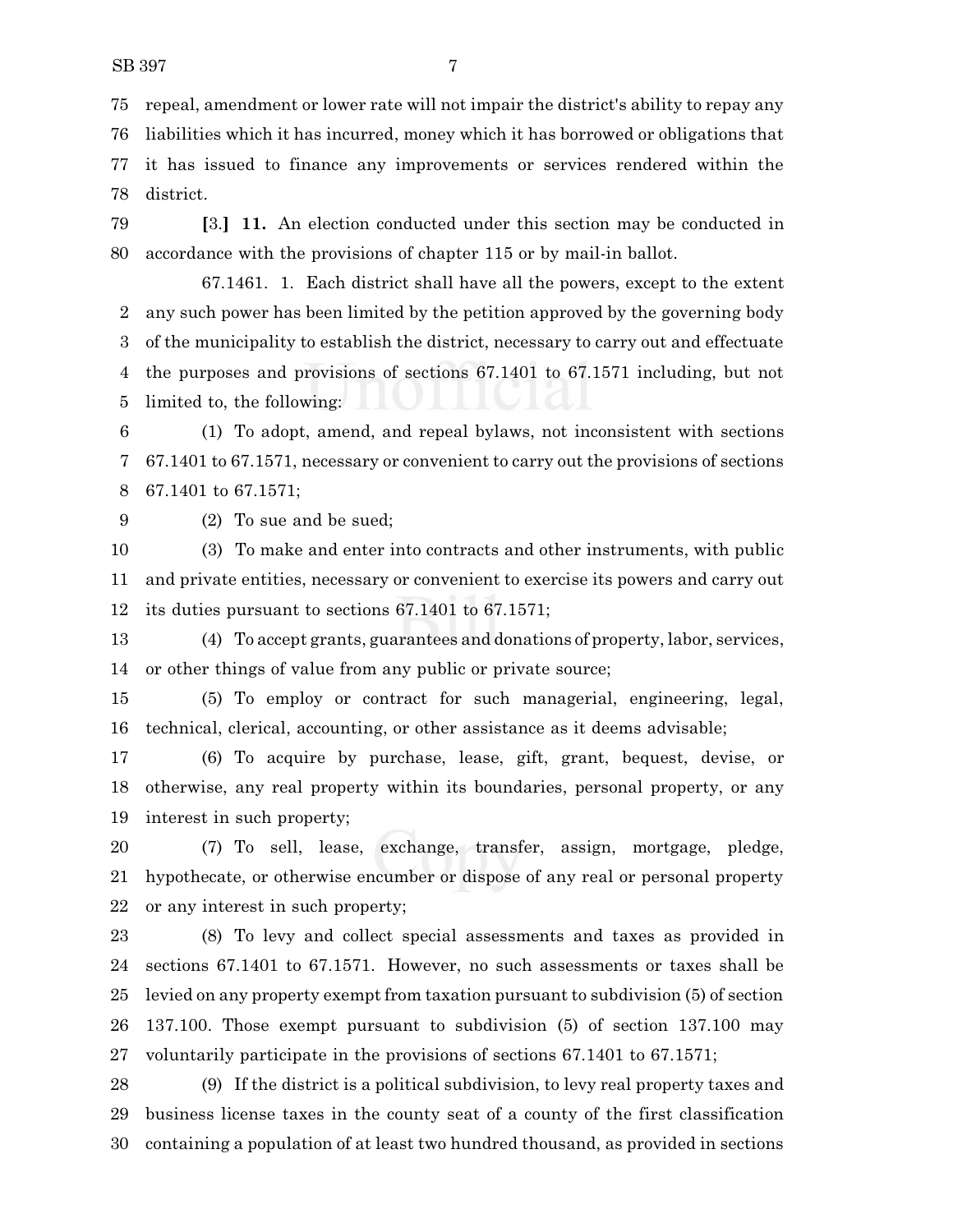67.1401 to 67.1571. However, no such assessments or taxes shall be levied on any property exempt from taxation pursuant to subdivisions (2) and (5) of section 137.100. Those exempt pursuant to subdivisions (2) and (5) of section 137.100 may voluntarily participate in the provisions of sections 67.1401 to 67.1571;

 (10) If the district is a political subdivision, to levy sales taxes pursuant to sections 67.1401 to 67.1571;

 (11) To fix, charge, and collect fees, rents, and other charges for use of any of the following:

(a) The district's real property, except for public rights-of-way for utilities;

 (b) The district's personal property, except in a city not within a county; or

 (c) Any of the district's interests in such real or personal property, except for public rights-of-way for utilities;

 (12) To borrow money from any public or private source and issue obligations and provide security for the repayment of the same as provided in sections 67.1401 to 67.1571;

(13) To loan money as provided in sections 67.1401 to 67.1571;

 (14) To make expenditures, create reserve funds, and use its revenues as necessary to carry out its powers or duties and the provisions and purposes of sections 67.1401 to 67.1571;

 (15) To enter into one or more agreements with the municipality for the purpose of abating any public nuisance within the boundaries of the district including, but not limited to, the stabilization, repair or maintenance or demolition and removal of buildings or structures, provided that the municipality has declared the existence of a public nuisance;

 (16) Within its boundaries, to provide assistance to or to construct, reconstruct, install, repair, maintain, and equip any of the following public improvements:

(a) Pedestrian or shopping malls and plazas;

(b) Parks, lawns, trees, and any other landscape;

 (c) Convention centers, arenas, aquariums, aviaries, and meeting facilities;

 (d) Sidewalks, streets, alleys, bridges, ramps, tunnels, overpasses and underpasses, traffic signs and signals, utilities, drainage, water, storm and sewer systems, and other site improvements;

(e) Parking lots, garages, or other facilities;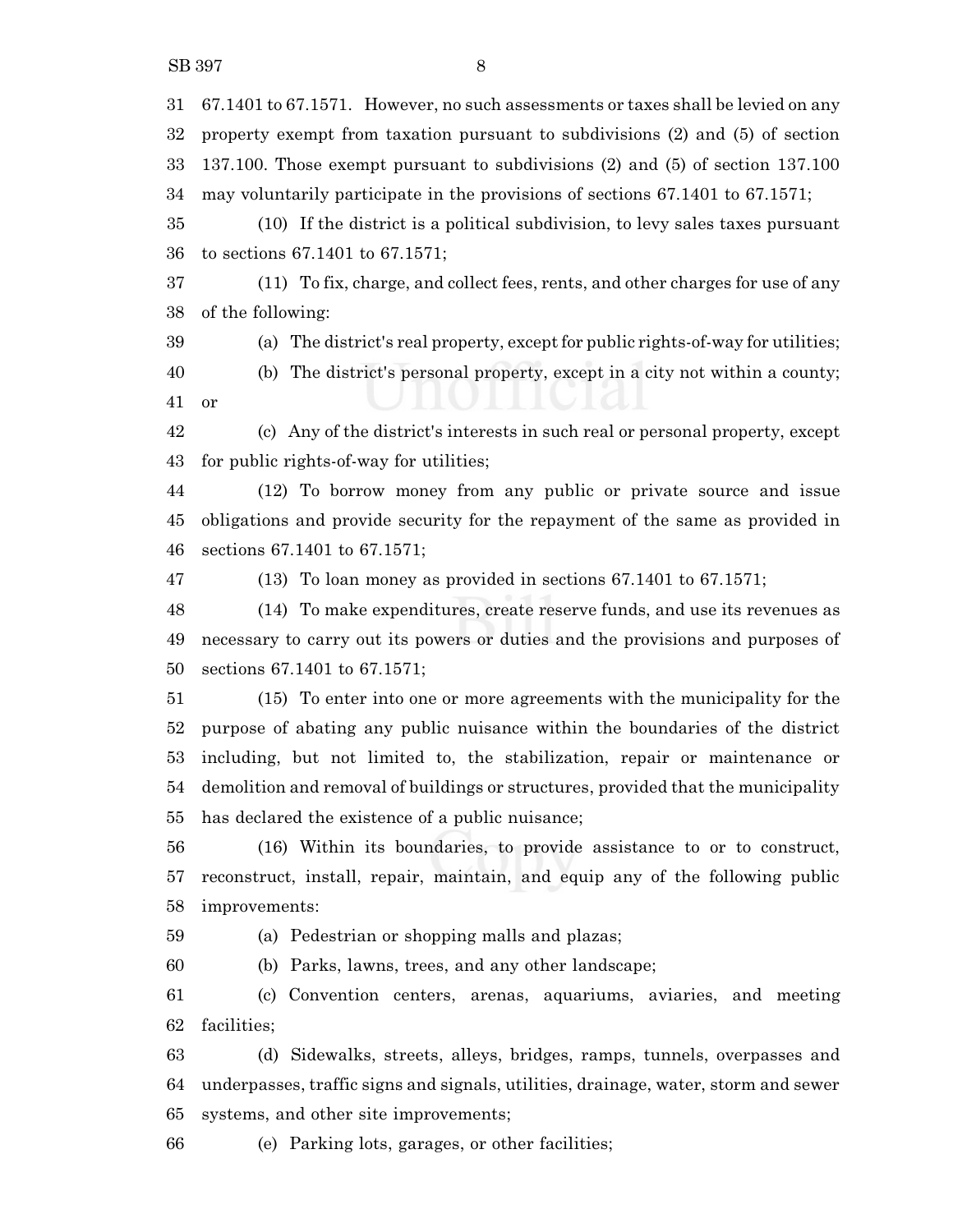(f) Lakes, dams, and waterways;

 (g) Streetscape, lighting, benches or other seating furniture, trash receptacles, marquees, awnings, canopies, walls, and barriers;

 (h) Telephone and information booths, bus stop and other shelters, rest rooms, and kiosks;

(i) Paintings, murals, display cases, sculptures, and fountains;

(j) Music, news, and child-care facilities; and

(k) Any other useful, necessary, or desired improvement;

 (17) To dedicate to the municipality, with the municipality's consent, streets, sidewalks, parks, and other real property and improvements located within its boundaries for public use;

 (18) Within its boundaries and with the municipality's consent, to prohibit or restrict vehicular and pedestrian traffic and vendors on streets, alleys, malls, bridges, ramps, sidewalks, and tunnels and to provide the means for access by emergency vehicles to or in such areas;

 (19) Within its boundaries, to operate or to contract for the provision of music, news, child-care, or parking facilities, and buses, minibuses, or other modes of transportation;

 (20) Within its boundaries, to lease space for sidewalk café tables and chairs;

 (21) Within its boundaries, to provide or contract for the provision of security personnel, equipment, or facilities for the protection of property and persons;

 (22) Within its boundaries, to provide or contract for cleaning, maintenance, and other services to public and private property;

 (23) To produce and promote any tourism, recreational or cultural activity or special event in the district by, but not limited to, advertising, decoration of any public place in the district, promotion of such activity and special events, and furnishing music in any public place;

 (24) To support business activity and economic development in the district including, but not limited to, the promotion of business activity, development and retention, and the recruitment of developers and businesses;

 (25) To provide or support training programs for employees of businesses within the district;

 (26) To provide refuse collection and disposal services within the district; (27) To contract for or conduct economic, planning, marketing or other